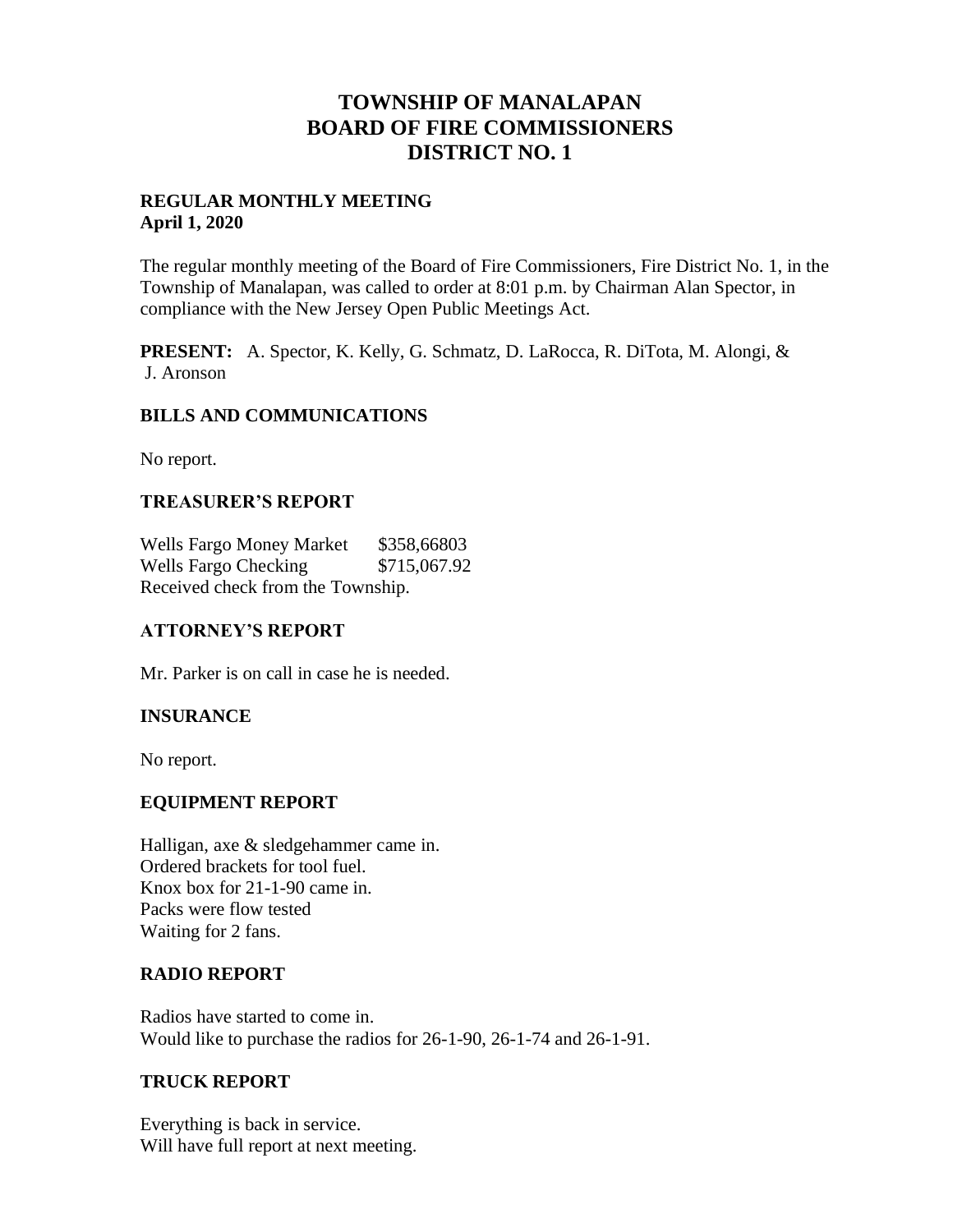## **CHIEF'S REPORT**

We had 44 calls for the month of March. SOP for COVID-19 is going well. Members are healthy – one spouse affected. Discussion held on purchasing some gym equipment.

## **MEMBERSHIP REPORT**

No report.

## **ASSOCIATION REPORT**

All is well.

### **TRUSTEES' REPORT**

No report.

### **OLD BUSINESS**

See attached.

#### **NEW BUSINESS**

Commissioner Schmatz made a motion to pay all vouchers; this was seconded by Commissioner LaRocca. All voted aye.

Commissioner LaRocca made a motion for \$9,200 to purchase 2 mobile radios for 26-1-74 and 26-1-91; this was seconded by Commissioner Spector.

Commissioner Spector made a motion to continue using Holman, Frenia & Allison as our auditor for 2020; this was seconded by Commissioner LaRocca.

As of now, hose testing is May  $15<sup>th</sup>$  and pump testing is in August.

The new truck will be here on Monday with training on Tuesday, Wednesday & Thursday. Mounting to be done with week of April  $13<sup>th</sup>$ .

Meeting opened to the public at 8:37 p.m.

A motion was made by Commissioner Spector to adjourn; it was seconded by Commissioner Kelly and all voted aye.

Meeting adjourned at 8:38 p.m.

 Respectfully submitted, Kenneth Kelly, Clerk